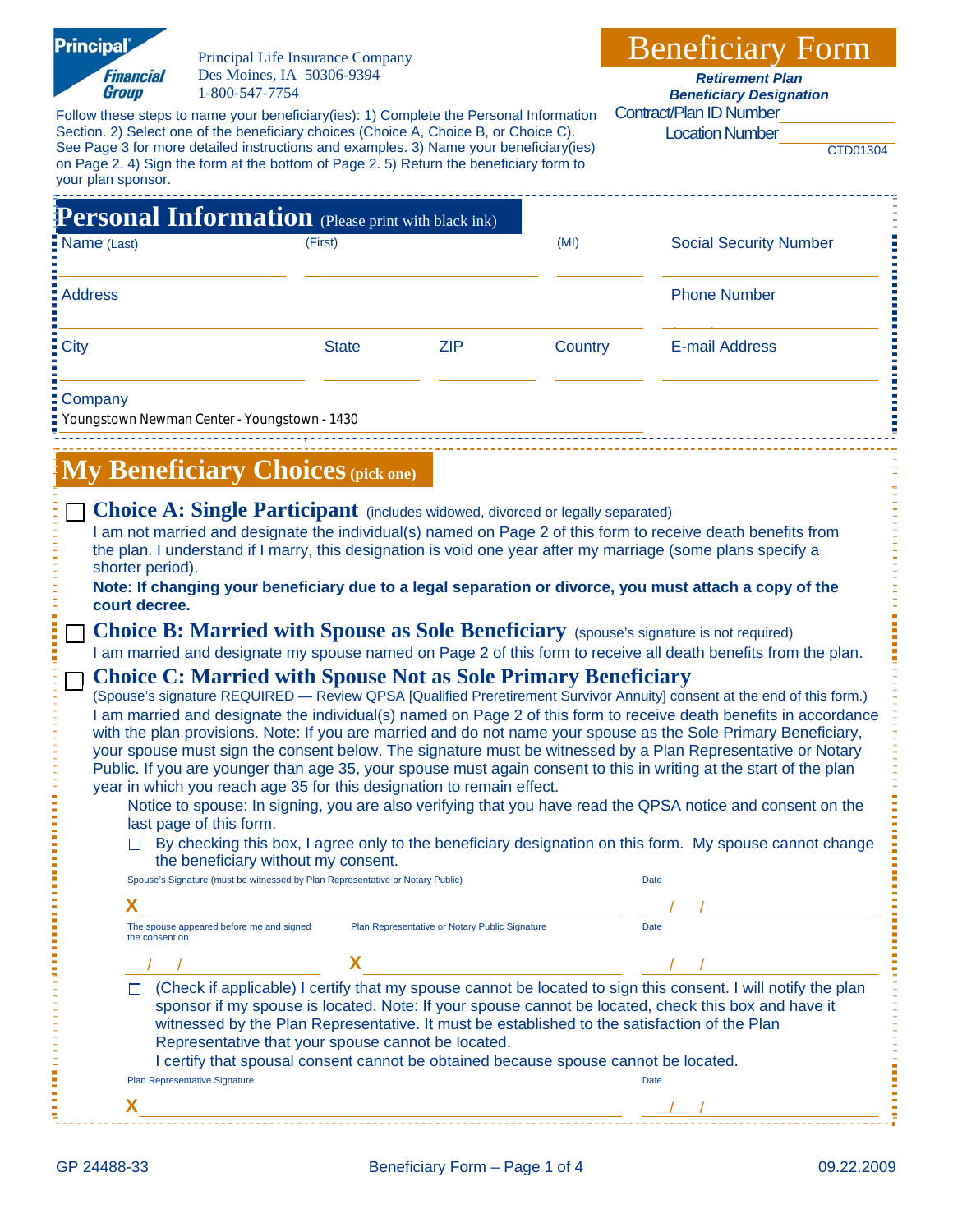# Beneficiary Form Contract/Plan ID Number

## **Naming My Beneficiary(ies)**

| Date of Birth | Relationship | <b>Social Security Number</b> | Percent    |               |
|---------------|--------------|-------------------------------|------------|---------------|
|               | <b>City</b>  | <b>State</b>                  | <b>ZIP</b> | $\%$          |
| Date of Birth | Relationship | <b>Social Security Number</b> | Percent    |               |
|               | City         | <b>State</b>                  | <b>ZIP</b> | $\frac{0}{0}$ |
|               |              |                               |            |               |

# **If Primary Beneficiary(ies) is not living, pay death benefits to:**

| Before completing, please read the directions, examples and notice information on this form. You may name one or<br>more Primary and/or Contingent Beneficiaries. If you need more space to name beneficiaries, please attach a separate                       |                                                      |                      |                               |            |               |
|----------------------------------------------------------------------------------------------------------------------------------------------------------------------------------------------------------------------------------------------------------------|------------------------------------------------------|----------------------|-------------------------------|------------|---------------|
| list that you have signed and dated. Note: Unless otherwise provided, if two or more beneficiaries are named, the<br>proceeds shall be paid to the named beneficiaries, or to the survivor or survivors, in equal shares.                                      |                                                      |                      |                               |            |               |
| Name (Primary Beneficiary[ies])                                                                                                                                                                                                                                | Date of Birth                                        | Relationship         | <b>Social Security Number</b> | Percent    |               |
| <b>Address</b>                                                                                                                                                                                                                                                 |                                                      | City                 | <b>State</b>                  | <b>ZIP</b> | $\%$          |
| Name (Primary Beneficiary[ies])                                                                                                                                                                                                                                | Date of Birth                                        | Relationship         | <b>Social Security Number</b> | Percent    |               |
|                                                                                                                                                                                                                                                                |                                                      |                      |                               |            | $\frac{0}{0}$ |
| <b>Address</b>                                                                                                                                                                                                                                                 |                                                      | <b>City</b>          | <b>State</b>                  | <b>ZIP</b> |               |
| If Primary Beneficiary (ies) is not living, pay death benefits to:<br>In most circumstances, your contingent beneficiary(ies) will only receive a death benefit if the primary beneficiary<br>predeceases you and the death benefit has not been paid in full. |                                                      |                      |                               |            |               |
| Name (Contingent Beneficiary[ies])                                                                                                                                                                                                                             | Date of Birth                                        | Relationship         | <b>Social Security Number</b> | Percent    | $\%$          |
| <b>Address</b>                                                                                                                                                                                                                                                 |                                                      | City                 | <b>State</b>                  | <b>ZIP</b> |               |
| Name (Contingent Beneficiary[ies])                                                                                                                                                                                                                             | Date of Birth                                        | Relationship         | <b>Social Security Number</b> | Percent    | $\%$          |
| <b>Address</b>                                                                                                                                                                                                                                                 |                                                      | <b>City</b>          | <b>State</b>                  | <b>ZIP</b> |               |
|                                                                                                                                                                                                                                                                |                                                      |                      |                               |            |               |
| <b>Name Change</b>                                                                                                                                                                                                                                             |                                                      |                      |                               |            |               |
| Change my name - From:                                                                                                                                                                                                                                         |                                                      | Change my name - To: | Date                          |            |               |
| Reason: $\Box$ Married                                                                                                                                                                                                                                         | $\Box$ Divorce – Will need to attach divorce decree. |                      | $\Box$ Other (reason):        |            |               |
| <b>My Signature</b>                                                                                                                                                                                                                                            |                                                      |                      |                               |            |               |
| This designation revokes all prior designations made under the retirement plan.                                                                                                                                                                                |                                                      |                      |                               |            |               |
| My Signature (Please sign below after you have completed this section, then give to your employer.)                                                                                                                                                            |                                                      |                      |                               |            |               |
| My Signature (Required)                                                                                                                                                                                                                                        |                                                      |                      | <b>Date</b>                   |            |               |
| Χ<br>UNDER THE PENALTIES OF PERJURY, I certify by my signature that all of the information on this Beneficiary Designation form is<br>true, current and complete.                                                                                              |                                                      |                      |                               |            |               |
|                                                                                                                                                                                                                                                                |                                                      |                      |                               |            |               |

Print Form **Reset Form**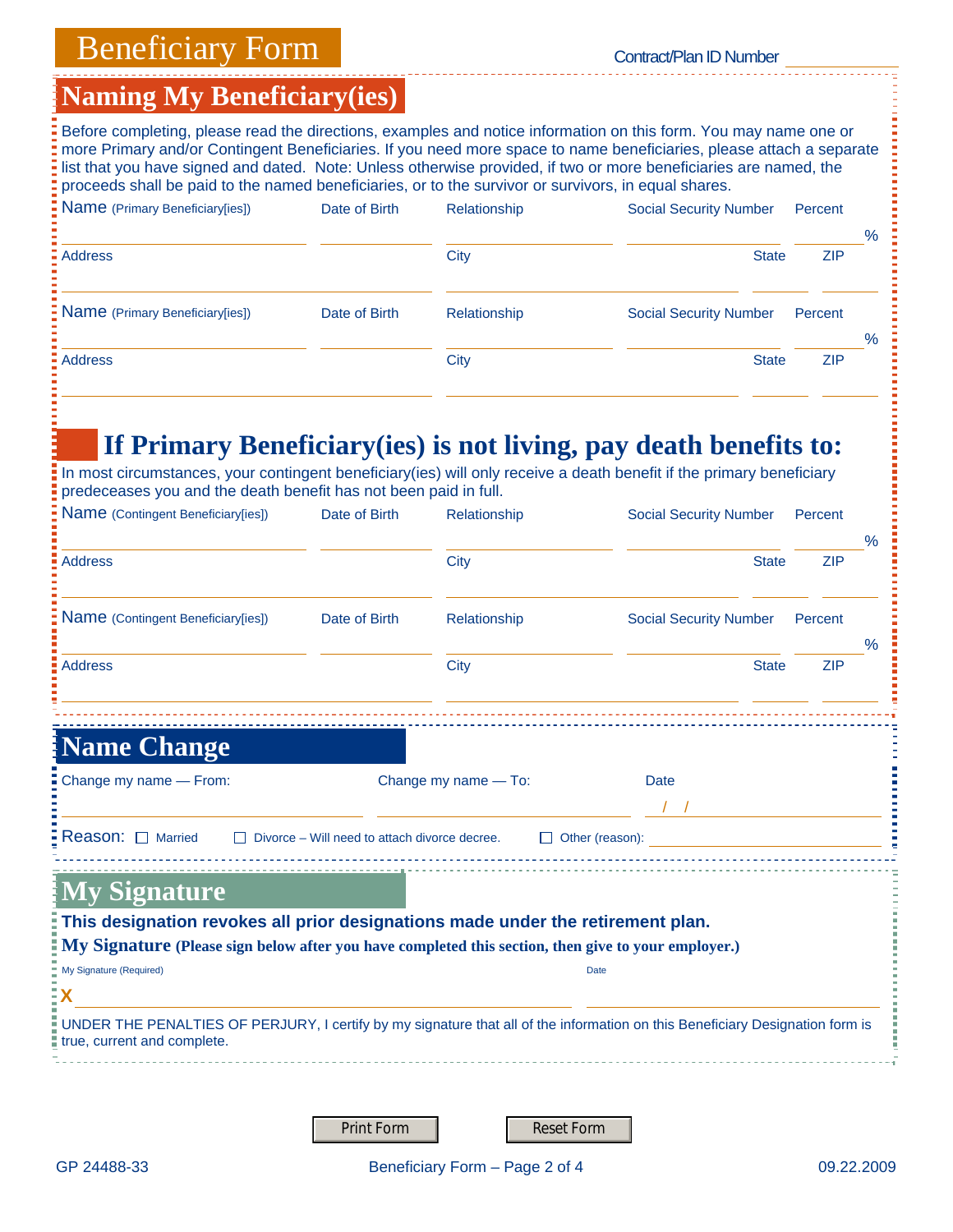### **Directions**  Read carefully before completing this form. To be sure death benefits are paid as you want them, follow these guidelines: **Use Choice A** If you are not married. Use Choice B If you are married and want all death benefits from the Plan paid to your spouse. Your spouse does not have to sign the form. Use Choice C If you are married and want death benefits paid to someone other than your spouse, in addition to your spouse, or to a Trust or Estate. Your spouse must sign the spouse's consent on this form. This signature must be witnessed by a Plan Representative or Notary Public. **You may name one or more contingent beneficiaries.** If you need more space to name beneficiaries, please attach a separate list that you have signed and dated. **Be sure you sign and date the form.** Keep a copy of this form for your records. Return the original to your plan sponsor. If you do not date the form, the designation will become effective the day received by your plan sponsor or Principal Life Insurance Company, depending upon plan provisions. If your marital status changes, review your beneficiary designation to be sure it meets these requirements. If your name changes,

complete the Name Change section of this form.

Ē

# **Examples of Naming Beneficiaries**

Be sure to use given names such as "Mary M. Doe," not "Mrs. John Doe" and include the address and relationship of the beneficiary or beneficiaries to the participant. The following examples may be helpful to you:

|                                                                                                          | <b>Name</b>                                                                             | <b>Relationship</b>     | <b>Social Security Number</b>                                                                                                                                                                                                                                                                                                                                                  | <b>Address</b>                                                 | <b>Amount/Percent</b>   |
|----------------------------------------------------------------------------------------------------------|-----------------------------------------------------------------------------------------|-------------------------|--------------------------------------------------------------------------------------------------------------------------------------------------------------------------------------------------------------------------------------------------------------------------------------------------------------------------------------------------------------------------------|----------------------------------------------------------------|-------------------------|
| <b>One Primary Beneficiary</b>                                                                           | Mary M. Doe                                                                             | <b>Sister</b>           | XXX-XX-6789                                                                                                                                                                                                                                                                                                                                                                    | <b>XXXXXXXXXXX</b>                                             | 100%                    |
| <b>Two Primary Beneficiaries</b>                                                                         | Jane J. Doe<br>John J. Doe<br>or to the survivor                                        | <b>Mother</b><br>Father | XXX-XX-6789<br>XXX-XX-6789                                                                                                                                                                                                                                                                                                                                                     | <b>XXXXXXXXXXX</b><br><b>XXXXXXXXXXX</b>                       | 50%<br>50%              |
| <b>One Primary</b><br><b>Beneficiary and</b>                                                             | Jane J. Doe<br>if living; otherwise                                                     | Wife                    | XXX-XX-6789                                                                                                                                                                                                                                                                                                                                                                    | <b>XXXXXXXXXXX</b>                                             | 100%                    |
| <b>One Contingent</b>                                                                                    | to John J. Doe                                                                          | Son                     | XXX-XX-6789                                                                                                                                                                                                                                                                                                                                                                    | <b>XXXXXXXXXXX</b>                                             | 100%                    |
| <b>Estate</b>                                                                                            | <b>My Estate</b>                                                                        |                         |                                                                                                                                                                                                                                                                                                                                                                                |                                                                | 100%                    |
| <b>Trust</b>                                                                                             | <b>ABC Bank and</b><br>Trust Co.                                                        | 100%                    |                                                                                                                                                                                                                                                                                                                                                                                |                                                                |                         |
| <b>Testamentary Trust (Trust</b><br>established within the<br>participant's will)                        | John J. Doe/Trust created by the Last Will and<br>ABC Bank Testament of the participant |                         |                                                                                                                                                                                                                                                                                                                                                                                | <b>XXXXXXXXXXX</b>                                             | 100%                    |
| <b>Children &amp; Grandchildren</b><br>(if Beneficiary is a minor,<br>use sample wording<br>shown below) | John J. Doe<br>Jane J. Doe<br>William J. Doe                                            | Son<br>Daughter<br>Son  | XXX-XX-6789<br>XXX-XX-6789<br>XXX-XX-6789                                                                                                                                                                                                                                                                                                                                      | <b>XXXXXXXXXXX</b><br><b>XXXXXXXXXXX</b><br><b>XXXXXXXXXXX</b> | 33.3%<br>33.3%<br>33.3% |
|                                                                                                          | children, equally.                                                                      |                         | Provided that if any of my children predeceases me, the surviving children of any such child shall<br>receive in equal portions the share their parent would have received, if living. If no child of a<br>deceased child survives, the share of that child of mine shall go to the survivor or survivors of my                                                                |                                                                |                         |
| <b>Minor Children</b><br>(Custodian for Minor)                                                           |                                                                                         |                         | John J. Doe, son and Jane J. Doe, daughter, equally, or to the survivor. However, if any proceeds<br>become payable to a beneficiary who is a minor as defined in the Iowa Uniform Transfers to Minors<br>Act (UTMA), such proceeds shall be paid to Frank Doe, as custodian for John Doe under the lowa<br>UTMA and Frank Doe, as custodian for Jane Doe under the Iowa UTMA. |                                                                |                         |